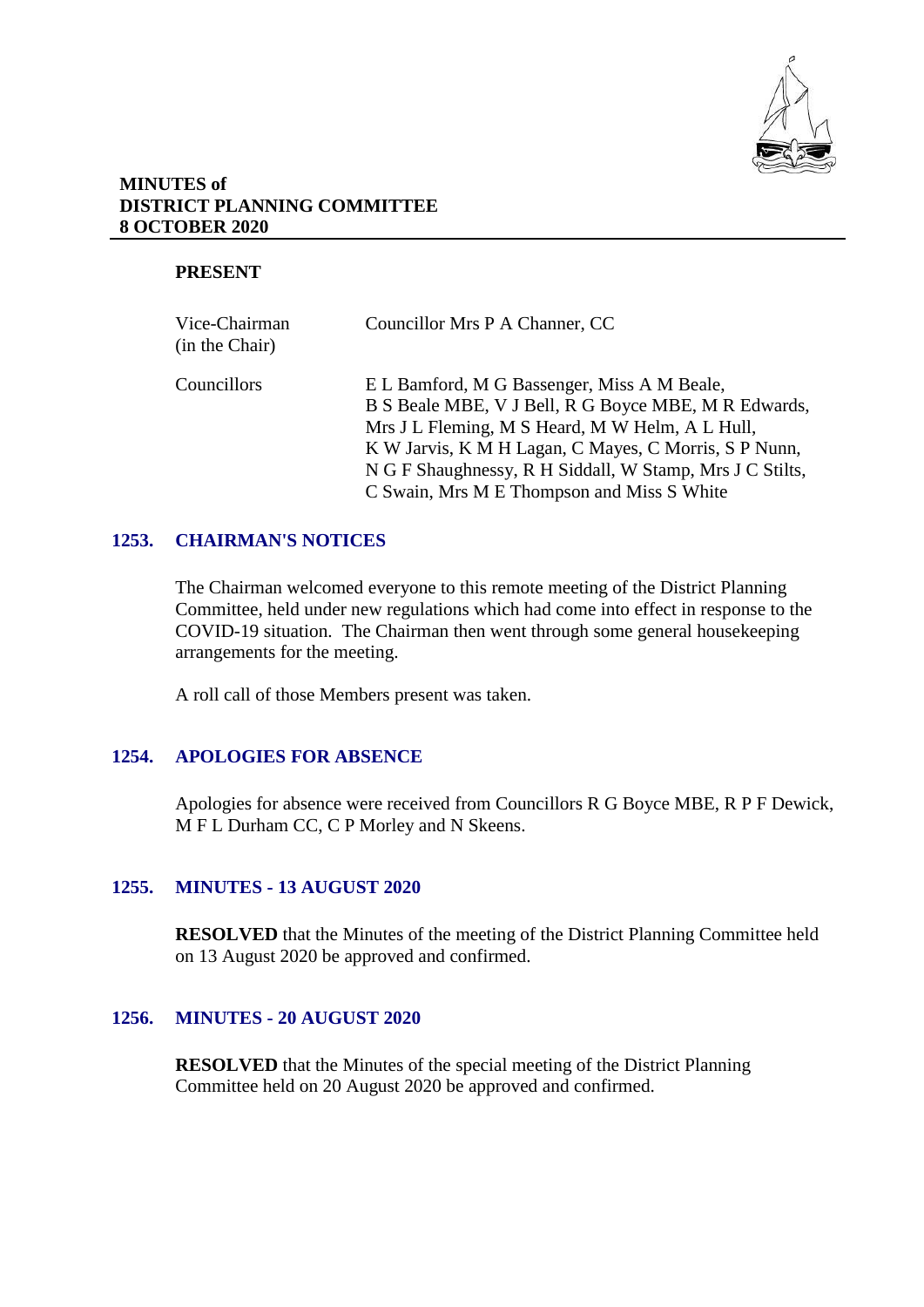## **1257. DISCLOSURE OF INTEREST**

Councillor Mrs P A Channer disclosed a non-pecuniary interest as a Member of Essex County Council who were consulted on a number of areas in relation to planning applications which included flooding as Lead Local Flood Authority.

# **1258. 20/00846/RES - LAND NORTH WEST OF 2 MALDON ROAD, BURNHAM-ON-CROUCH**

| <b>Application Number</b>                                | 20/00846/RES                                                                                                                                                                                                                                                                                                                                                                                                                                                                                                                                                                                                                                                                                                                                                                                                                                                                                                                                                                                                                                                                   |
|----------------------------------------------------------|--------------------------------------------------------------------------------------------------------------------------------------------------------------------------------------------------------------------------------------------------------------------------------------------------------------------------------------------------------------------------------------------------------------------------------------------------------------------------------------------------------------------------------------------------------------------------------------------------------------------------------------------------------------------------------------------------------------------------------------------------------------------------------------------------------------------------------------------------------------------------------------------------------------------------------------------------------------------------------------------------------------------------------------------------------------------------------|
| Location                                                 | Land North West of 2 Maldon Road, Burnham-on-Crouch                                                                                                                                                                                                                                                                                                                                                                                                                                                                                                                                                                                                                                                                                                                                                                                                                                                                                                                                                                                                                            |
| <b>Proposal</b>                                          | Reserved matters application for the approval of appearance $\&$<br>landscaping on approved planning application 18/00443/OUT<br>(Create retirement community consisting of 103No. one, two<br>and three-bedroom bungalows (class C.3), 70 bedroom two-<br>storey care home building (class C.2) and 55 bedroom two-<br>storey assisted living apartment building (class C.3) including<br>affordable housing. Erect ancillary community centre, 8No.<br>shops (class A.1) with 8No. key workers apartments over in<br>two-storey building, two-storey medical centre (GP, dental,<br>optician, and dispensing chemist), and construct single-storey<br>office and Maintenance Buildings. Lay Out Amenity and<br>Sports Facilities Including Outdoor Swimming Pool, tennis<br>courts, allotments and open spaces. Lay out estate roads,<br>footpaths and surface water drainage infrastructure including<br>swales and detention Basin. Form vehicular and pedestrian<br>accesses onto B1010 Maldon Road and Tinkers Hole, and<br>create associated hard and soft landscaping) |
| <b>Applicant</b>                                         | Mr Ian Holloway - Think Green Land Limited                                                                                                                                                                                                                                                                                                                                                                                                                                                                                                                                                                                                                                                                                                                                                                                                                                                                                                                                                                                                                                     |
| <b>Agent</b>                                             | Mr Stewart Rowe – The Planning $&$ Design Bureau Limited                                                                                                                                                                                                                                                                                                                                                                                                                                                                                                                                                                                                                                                                                                                                                                                                                                                                                                                                                                                                                       |
| <b>Target Decision Date</b>                              | 19.11.2020                                                                                                                                                                                                                                                                                                                                                                                                                                                                                                                                                                                                                                                                                                                                                                                                                                                                                                                                                                                                                                                                     |
| <b>Case Officer</b>                                      | <b>Kathryn Mathews</b>                                                                                                                                                                                                                                                                                                                                                                                                                                                                                                                                                                                                                                                                                                                                                                                                                                                                                                                                                                                                                                                         |
| Parish                                                   | <b>BURNHAM NORTH</b>                                                                                                                                                                                                                                                                                                                                                                                                                                                                                                                                                                                                                                                                                                                                                                                                                                                                                                                                                                                                                                                           |
| <b>Reason for Referral to</b><br>the Committee / Council | Major Application<br>This application is presented to Members as it is of strategic<br>and corporate merit and because there is a Planning<br>Performance Agreement in place.                                                                                                                                                                                                                                                                                                                                                                                                                                                                                                                                                                                                                                                                                                                                                                                                                                                                                                  |

It was noted from the Members' Update that consultation responses had been received from Essex County Council Adult Social Care and the Tree Consultant. Amendments to proposed conditions 2, 4 and 5 and an additional suggested condition 20 were also detailed.

Councillor A L Hull declared a non-pecuniary interest in this application as her partner had worked for the original owner of the land.

The Chairman advised Members that under the Council's public participation scheme one submission had been received from the Agent, Mr Rowe. In line with the public participation scheme she had reviewed the submission and the Lead Specialist Development Management proceeded to read out the submission received. The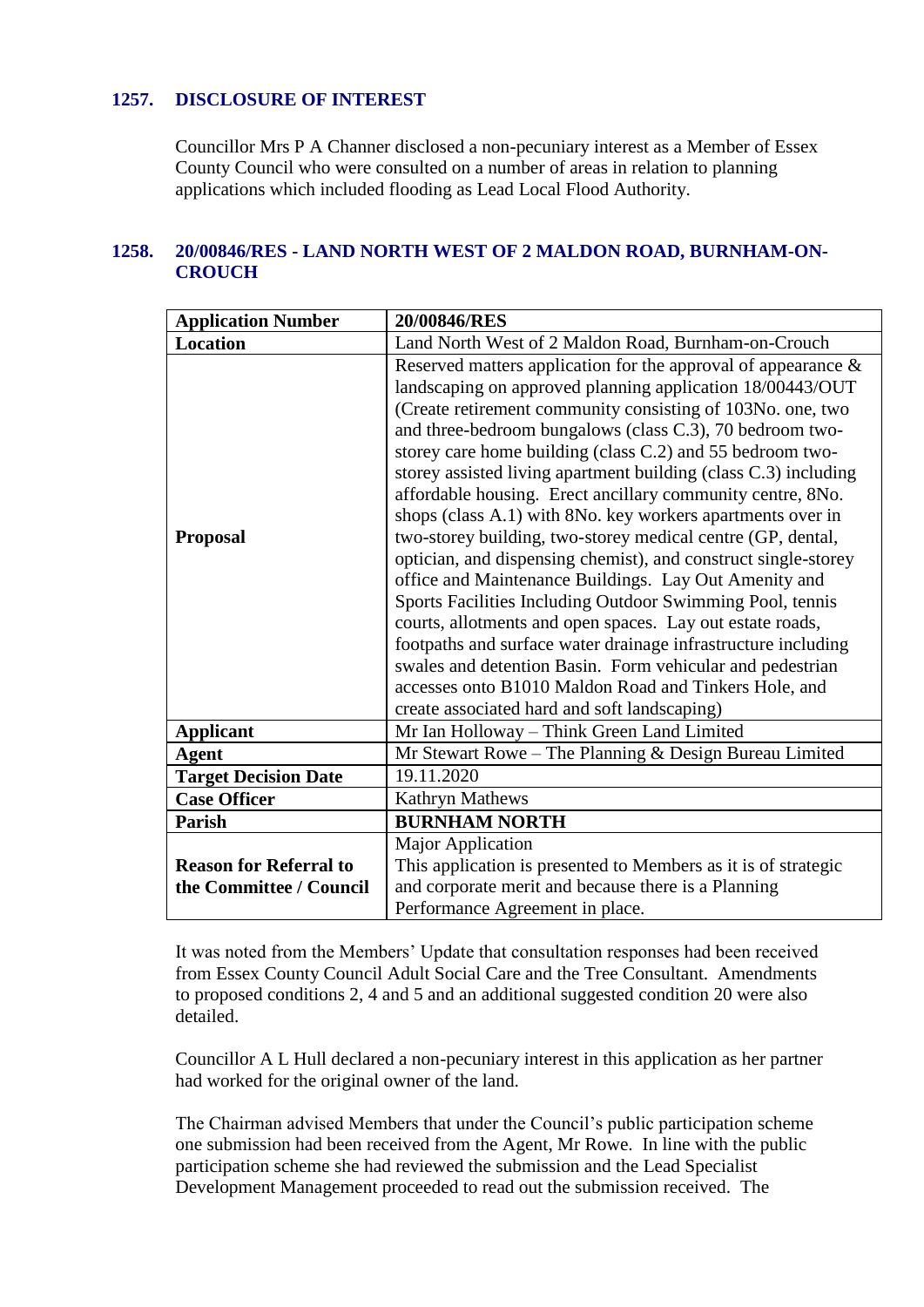Chairman then moved the Officers' recommendation of approval subject to the conditions detailed within the report and Members' Update. This was duly seconded.

Members were reminded that all matters relating to the principle of development, access and location had all been considered and agreed as part of the related outline planning application. Case law was clear that Members could not go back and revisit those matters.

A lengthy debate ensued, during which Officers provided further clarification in respect of the following points:

- The requirement for bus stops and footpaths formed part of the outline application.
- The removal of Permitted Development Right through the proposed conditions were to ensure that back to back distances between dwellings and the design and character of the development were maintained. The Lead Specialist Place provided further clarification on Permitted Development and how this related to the proposed amenity spaces.
- Solar panels were proposed for the independent living units and care home. In response to concerns raised the Officer advised that if Members felt it desirable additional solar panels could be secured by condition.
- The difference in roof heights as set out in paragraph 5.4.12 of the Officers' report were discussed and the Lead Specialist Place clarified that the principle of having buildings of certain story height had been agreed at outline stage. Some concern was raised regarding the proposed pitched rooves. In response the Officer provided further clarification and advised against any objection to the principle of pitched rooves.
- It was confirmed that matters relating to cladding safety were not for consideration and would form part of the Building Control regulations.
- In response to a query regarding the bridleway, Members were informed that this formed part of the Section 106 agreement relating to the outline application which specified introduction of the bridleway following completion of the  $80<sup>th</sup>$ dwelling.

In accordance with Procedure Rule No. 13 (3) Councillor C Morris requested a recorded vote. This was duly seconded.

Councillor M S Heard referred to solar panels and renewable energy. He then proposed that an increase in the solar panels on the site was required so that six-panel system was agreed for each individual premises be agreed. In response the Lead Specialist Place, advised that a condition could be added to require additional solar panels or a scheme to be detailed, but he had concern about a specific requirement. The proposal was amended accordingly and duly seconded.

The Chairman then put this amendment to the recommendation to the Committee. The Lead Specialist Place suggested that the wording of the condition be delegated to Officers in consultation with the Chairman of the Committee and this was agreed. A recorded vote was taken, and the result was as follows: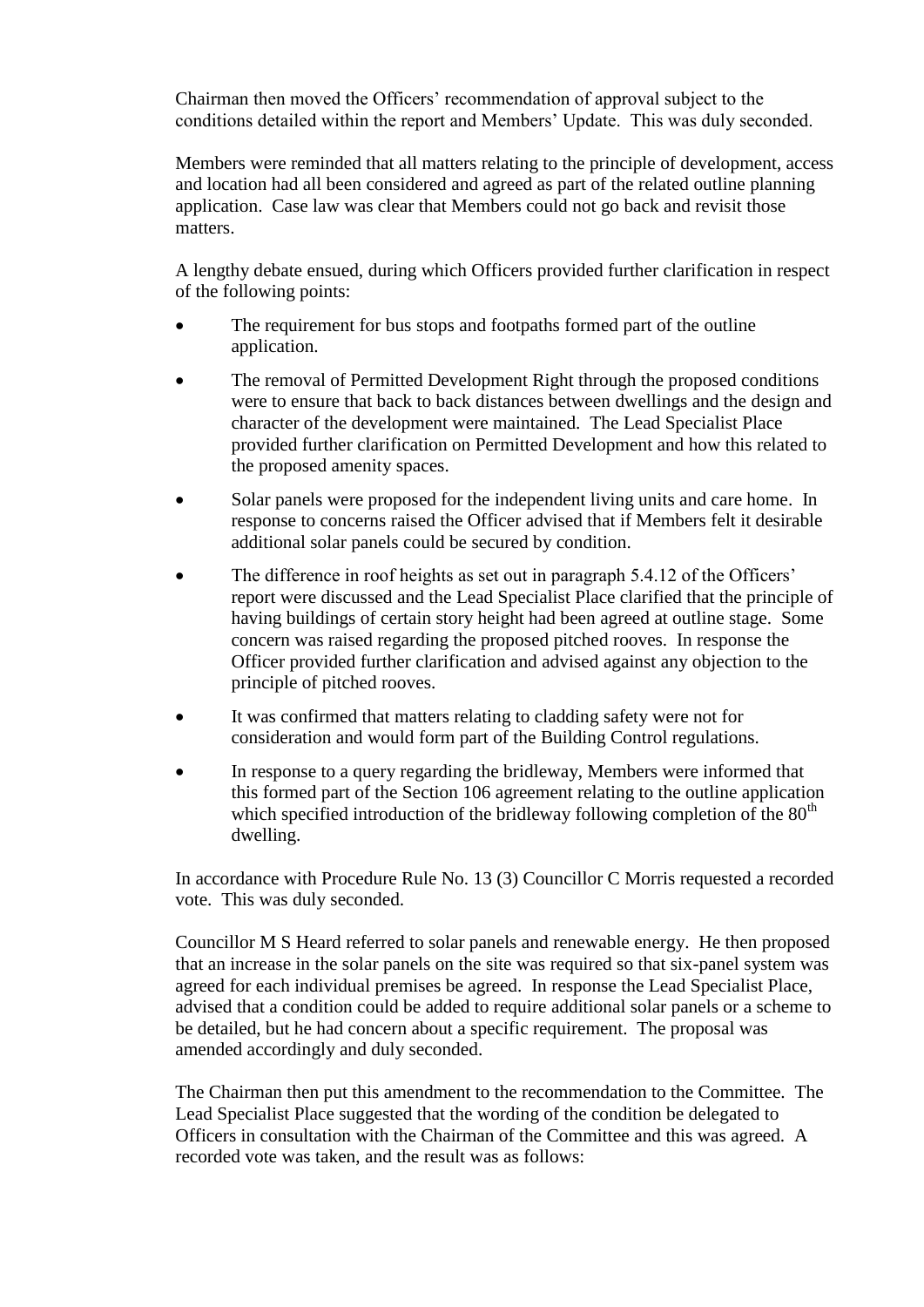### For the recommendation:

Councillors E L Bamford, M G Bassenger, Miss A M Beale, B S Beale, V J Bell, M R Edwards, Mrs J L Fleming, M S Heard, M W Helm, A L Hull, K M H Lagan, C Mayes, C Morris, S P Nunn, N G F Shaughnessy, R H Siddall, W Stamp, J Stilts, C Swain, Mrs M E Thompson and Miss S White.

Against the recommendation: None

Abstention: Councillor Mrs P A Channer.

The amendment was therefore agreed. The Chairman then put the amended recommendation (including the amendments and additional condition as set out in the Members' Update and additional condition regarding solar panels) to the Committee. A recorded vote was taken, and the result as follows:

#### For the recommendation:

Councillors E L Bamford, Miss A M Beale, B S Beale, V J Bell, M R Edwards, Mrs J L Fleming, M S Heard, M W Helm, A L Hull, S P Nunn, N G F Shaughnessy, C Swain, Mrs M E Thompson and Miss S White.

### Against the recommendation:

Councillors M G Bassenger, K M H Lagan, C Mayes, C Morris, R H Siddall and W Stamp,

### Abstention:

Councillors Mrs P A Channer and J Stilts.

**RESOLVED** that the application be **APPROVED** subject to the following conditions:

- 1. The development hereby permitted shall be begun before the expiration of two years from the date of this permission.
- 2. The development hereby permitted shall be carried out in accordance with the following approved plans:
	- $\bullet$  6765-S-1101-P1 Site Location Plan:
	- 6765-S-1102-P2 Proposed Site Plan Ground Floor;
	- 6765-S-1103-P2 Proposed Site Plan Roof Plan;
	- 6765-S-1104-P2 Layout Mix Plan;
	- $\bullet$  6765-S-1105-P1 Site Plan Refuse Plan;
	- $\bullet$  6765-S-1110-P2 Proposed Site Plan Q1-4;
	- $\bullet$  6765-S-1111-P1 Proposed Site Plan O2-4;
	- $\bullet$  6765-S-1112-P2 Proposed Site Plan Q3-4;
	- $\bullet$  6765-S-1113-P1 Proposed Site Plan Q4-4;
	- 6765-S-1120-P1 Ground Floor Site Plan Independent Living
	- 6765-S-1121-P1 Ground Floor Site Plan Shops & Northern Lake;
	- 6765-S-1122-P1 Ground Floor Site Plan Care Home;
	- 6765-S-1123-P1 Ground Floor Site Plan Community Hub;
	- 6765-S-1124-P1 Ground Floor Site Plan Site Office;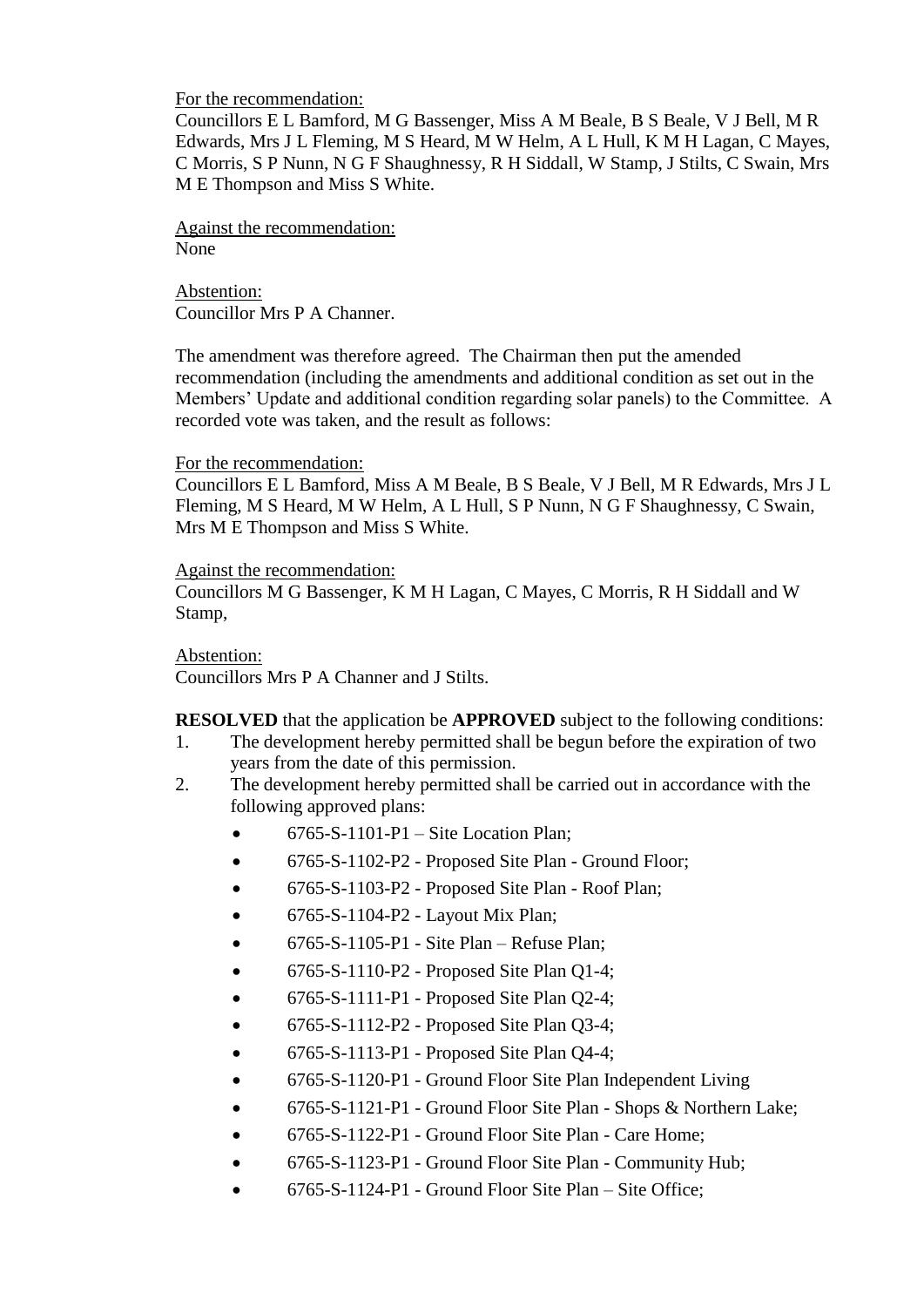- 6765-B-1201-P1 Bungalow Type 1-A-P Floor and Roof Plans & 3D Views;
- 6765-B-1202-P1 Bungalow Type 1-B-P Floor and Roof Plans & 3D Views;
- 6765-B-1203-P1 Bungalow Type 2-A-P Floor and Roof Plans & 3D Views;
- 6765-B-1204-P1 Bungalow Type 2-B-P Floor and Roof Plans & 3D Views;
- 6765-B-1205-P1 Bungalow Type 3-A-P Floor and Roof Plans & 3D Views;
- 6765-B-1301-P1 Bungalow Type 1-A-P Elevations;
- $\bullet$  6765-B-1302-P1 Bungalow Type 1-B-P Elevations;
- $\bullet$  6765-B-1303-P1 Bungalow Type 2-A-P Elevations;
- $\bullet$  6765-B-1304-P1 Bungalow Type 3-B-P Elevations;
- $\bullet$  6765-B-1305-P1 Bungalow Type 3-A-P Elevations;
- 6765-CH-1201-P1 Care Home Proposed Ground Floor Plan;
- 6765-CH-1202-P1 Care Home Proposed First Floor Plan;
- $\bullet$  6765-CH-1203-P1 Care Home Proposed Roof Plan;
- $\bullet$  6765-CH-1301-P1 Care Home Proposed Elevations 1-3;
- $\bullet$  6765-CH-1302-P1 Care Home Proposed Elevations 2-3;
- $\bullet$  6765-CH-1303-P1 Care Home Proposed Elevations 3-3;
- 6765-CH-1304-P1 Care Home Proposed Elevation Treatment;
- 6765-CO-1201-P1 Community Hub Proposed Floor Plans;
- 6765-CO-1301-P1 Community Hub Proposed Elevations 1-2;
- 6765-CO-1302-P1 Community Hub Proposed Elevations 2-2;
- 6765-IL-1201-P1 Independent Living Proposed Ground Floor Plan;
- 6765-IL-1202-P1 Independent Living Proposed First Floor Plan;
- 6765-IL-1203-P1 Independent Living Proposed Roof Plan;
- 6765-IL-1301-P1 IL-Block 1 Elevations (1 & 2);
- 6765-IL-1302-P1 IL-Block 1 Elevations  $(3 \& 4)$ ;
- 6765-IL-1303-P1 IL-Block 2 Elevations  $(1 \& 2)$ ;
- 6765-IL-1304-P1 IL-Block 2 Elevations  $(3 \& 4)$ ;
- 6765-IL-1305-P1 IL-Block 3 Elevations  $(1 \& 2)$ ;
- 6765-IL-1306-P1 IL-Block 3 Elevations  $(3 \& 4)$ ;
- $\bullet$  6765-IL-1307-P1 IL-Blocks 1, 2, 3 Street Elevations;
- 6765-M-1201-P1 Medical Centre Proposed Floor Plans;
- 6765-M-1301-P1 Medical Centre Proposed Elevations;
- 6765-O-1201-P1 Site Office Plans and Elevations:
- 6765-O-1202-P1 Maintenance Shed Floor Plans;
- 6765-O-1203-P1 Security Office Plans and Elevations;
- 6765-O-1302-P1 Maintenance Shed Proposed Elevations;
- 461 P01 Rev H Shops and Apartments Plans and Elevations;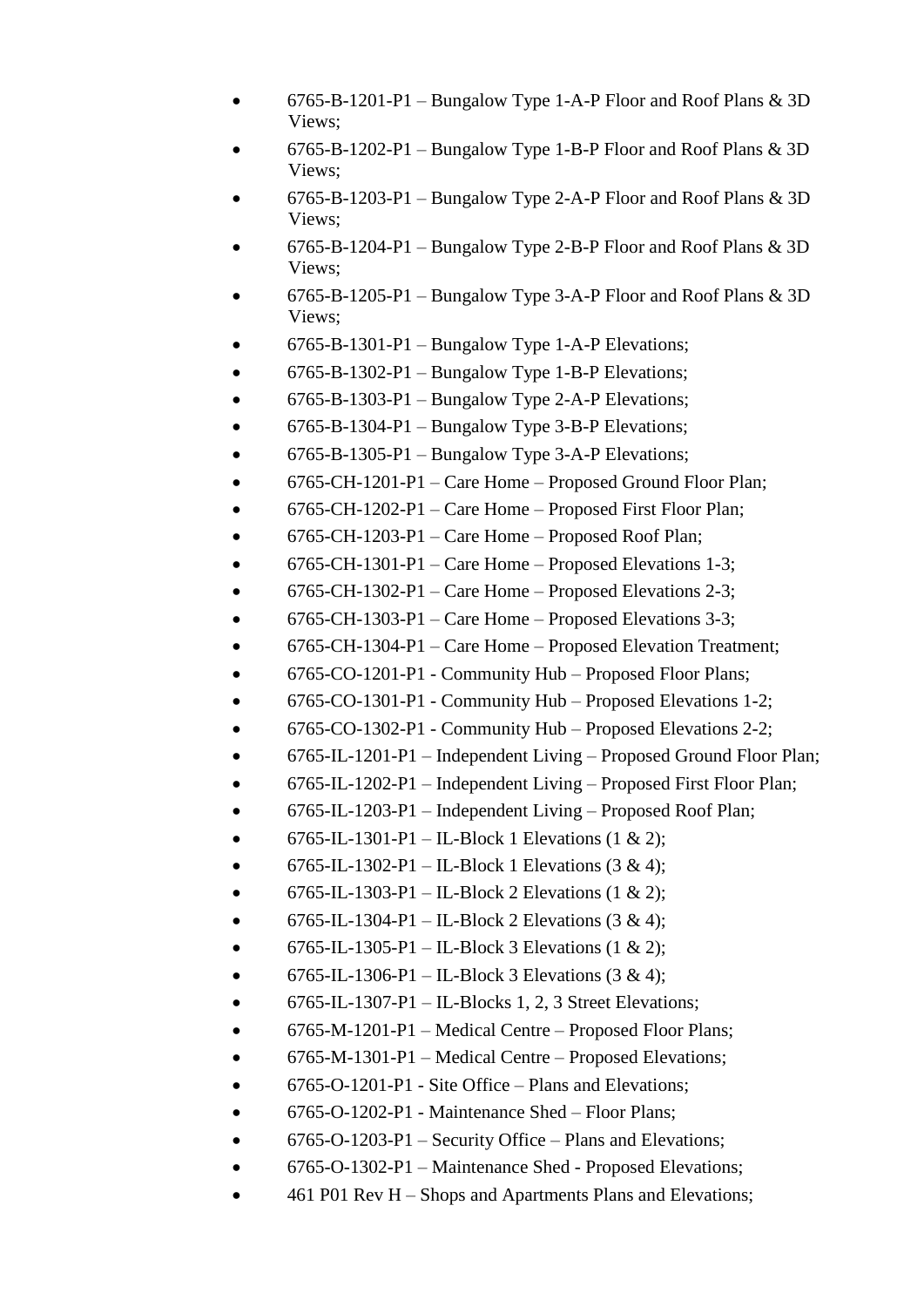- 461 P02 Rev F Shops and Apartments Site Plan;
- 191450-003 Site Layout Swept Paths.
- 1925 WWA XX-RP L-0601 Landscape Specification and Management Plan;
- 1925\_WWA\_XX-XX-DR-L-0100 PL05 Landscape Masterplan;
- 1925\_WWA\_XX-XX-DR-L-0101 PL02 NW Landscape Layout Plan:
- 1925\_WWA\_XX-XX-DR-L-0102 PL04 N Landscape Layout Plan;
- 1925 WWA XX-XX-DR-L-0103 PL03 NE Landscape Layout Plan;
- 1925\_WWA\_XX-XX-DR-L-0104 PL03 W Landscape Layout Plan;
- 1925\_WWA\_XX-XX-DR\_L-0105 PL03 Central Landscape Layout Plan;
- 1925\_WWA\_XX-XX-DR-L-0106 PL03 E Landscape Layout Plan;
- 1925 WWA XX-XX-DR-L-0107 PL02 SW Landscape Layout Plan;
- 1925\_WWA\_XX-XX-DR-L-0108 PL03 S Landscape Layout Plan;
- 1925\_WWA\_XX-XX-DR-L-0109 PL03 SE Landscape Layout Plan;
- 1925\_WWA\_XX-XX-DR-L-0111 PL02 –Landscape Reference Plan;
- 1925\_WWA\_XX-XX-DR-L-0300 PL02 NW Planting Plan;
- $\bullet$  1925 WWA XX-XX-DR-L-0301 PL04 N Planting Plan;
- $\bullet$  1925 WWA XX-XX-DR-L-0302 PL03 NE Planting Plan;
- 1925\_WWA\_XX-XX-DR-L-0303 PL03 W Planting Plan;
- 1925 WWA XX-XX-DR-L-0304 PL03 Central Planting Plan;
- 1925\_WWA\_XX-XX-DR-L-0305 PL03 E Planting Plan;
- 1925\_WWA\_XX-XX-DR-L-0306 PL02 SW Planting Plan;
- 1925\_WWA\_XX-XX-DR-L-0307 PL03 S Planting Plan;
- 1925\_WWA\_XX-XX-DR-L-0308 PL03 SE Planting Plan.
- 3. The development shall be implemented in accordance with the dwelling mix hereby approved, which is as follows:

Market housing:

- 30 No. one-bedroom bungalows
- 52 No. two-bedroom bungalows
- 21 No. three-bedroom bungalows
- 8 No. two-bedroom flats
- A mixture of 5No. one and two-bedroom independent living units

Affordable housing:

- A mixture of 50 one and two-bedroom independent living units 4. The boundary treatments for the development hereby permitted shall be carried out in accordance with the details and with materials as shown on plans listed below prior to the occupation of any of the dwellings and shall be retained as approved thereafter:
	- 1925\_WWA\_XX-RP\_L-0601 Landscape Specification and Management Plan;
	- 1925\_WWA\_XX-XX-DR-L-0100 PL05 Landscape Masterplan;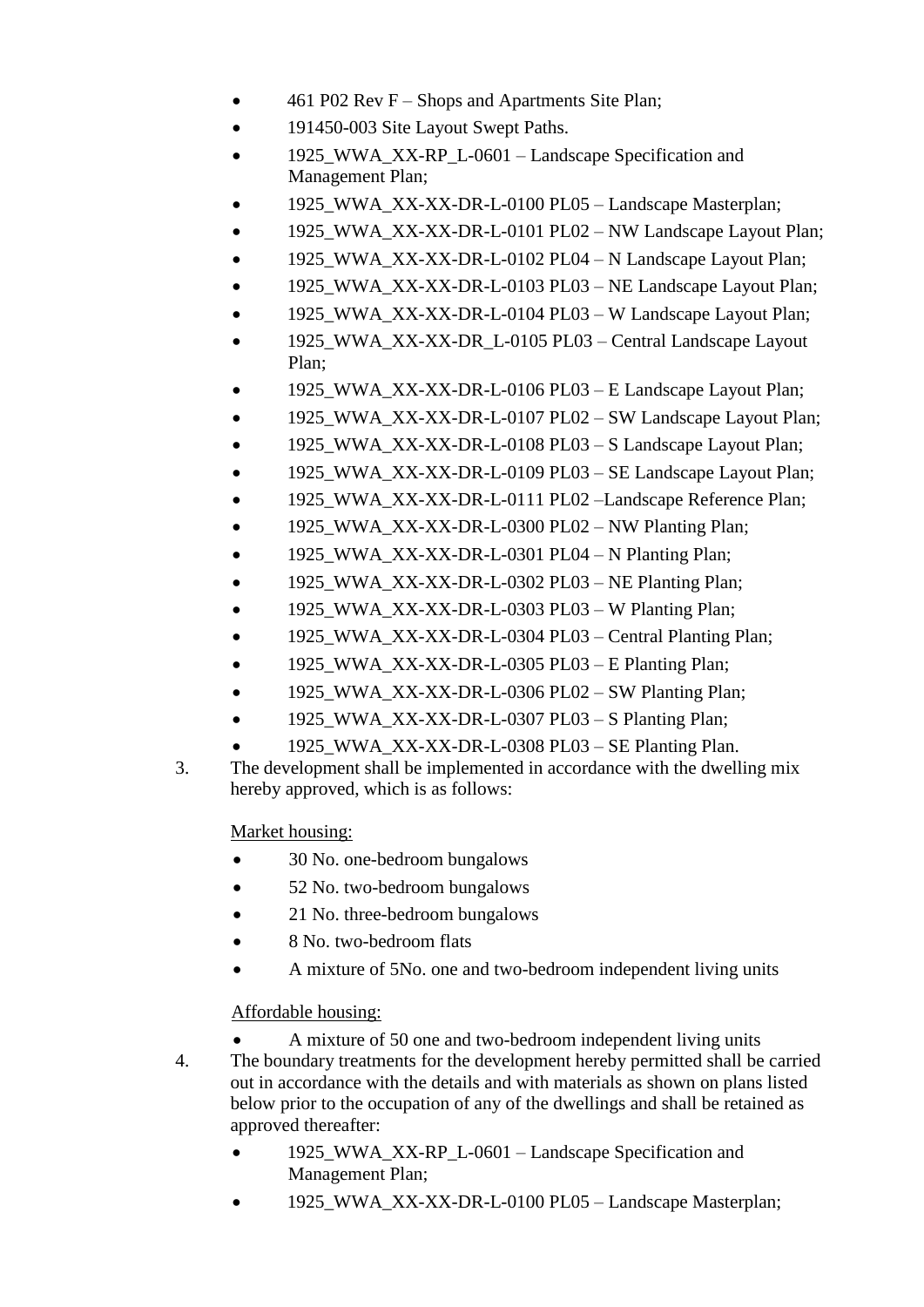- 1925\_WWA\_XX-XX-DR-L-0101 PL02 NW Landscape Layout Plan;
- 1925 WWA XX-XX-DR-L-0102 PL04 N Landscape Layout Plan;
- 1925\_WWA\_XX-XX-DR-L-0103 PL03 NE Landscape Layout Plan;
- 1925 WWA XX-XX-DR-L-0104 PL03 W Landscape Layout Plan;
- 1925\_WWA\_XX-XX-DR\_L-0105 PL03 Central Landscape Layout Plan;
- 1925\_WWA\_XX-XX-DR-L-0106 PL03 E Landscape Layout Plan;
- 1925 WWA XX-XX-DR-L-0107 PL02 SW Landscape Layout Plan;
- 1925 WWA\_XX-XX-DR-L-0108 PL03 S Landscape Layout Plan;
- 1925 WWA XX-XX-DR-L-0109 PL03 SE Landscape Layout Plan;
- 1925\_WWA\_XX-XX-DR-L-0111 PL02 –Landscape Reference Plan;
- 1925\_WWA\_XX-XX-DR-L-0300 PL02 NW Planting Plan;
- 1925\_WWA\_XX-XX-DR-L-0301 PL04 N Planting Plan;
- 1925\_WWA\_XX-XX-DR-L-0302 PL03 NE Planting Plan;
- 1925\_WWA\_XX-XX-DR-L-0303 PL03 W Planting Plan;
- 1925 WWA XX-XX-DR-L-0304 PL03 Central Planting Plan;
- $\bullet$  1925\_WWA\_XX-XX-DR-L-0305 PL03 E Planting Plan;
- 1925\_WWA\_XX-XX-DR-L-0306 PL02 SW Planting Plan;
- 1925\_WWA\_XX-XX-DR-L-0307 PL03 S Planting Plan;
- 1925\_WWA\_XX-XX-DR-L-0308 PL03 SE Planting Plan;
- 5. The hard and soft landscape works shall be carried out in accordance with the details contained within approved plans listed below, prior to the occupation of any of the dwellings or prior to the first use of the buildings hereby approved within the relevant phase of development:
	- 1925\_WWA\_XX-RP\_L-0601 Landscape Specification and Management Plan;
	- 1925\_WWA\_XX-XX-DR-L-0100 PL05 Landscape Masterplan;
	- 1925\_WWA\_XX-XX-DR-L-0101 PL02 NW Landscape Layout Plan;
	- 1925\_WWA\_XX-XX-DR-L-0102 PL04 N Landscape Layout Plan;
	- 1925 WWA XX-XX-DR-L-0103 PL03 NE Landscape Layout Plan;
	- 1925 WWA XX-XX-DR-L-0104 PL03 W Landscape Layout Plan;
	- 1925\_WWA\_XX-XX-DR\_L-0105 PL03 Central Landscape Layout Plan;
	- 1925\_WWA\_XX-XX-DR-L-0106 PL03 E Landscape Layout Plan;
	- 1925\_WWA\_XX-XX-DR-L-0107 PL02 SW Landscape Layout Plan;
	- 1925\_WWA\_XX-XX-DR-L-0108 PL03 S Landscape Layout Plan;
	- 1925\_WWA\_XX-XX-DR-L-0109 PL03 SE Landscape Layout Plan;
	- 1925\_WWA\_XX-XX-DR-L-0111 PL02 –Landscape Reference Plan;
	- $\bullet$  1925 WWA XX-XX-DR-L-0300 PL02 NW Planting Plan;
	- $\bullet$  1925\_WWA\_XX-XX-DR-L-0301 PL04 N Planting Plan;
	- 1925\_WWA\_XX-XX-DR-L-0302 PL03 NE Planting Plan;
	- $\bullet$  1925 WWA XX-XX-DR-L-0303 PL03 W Planting Plan;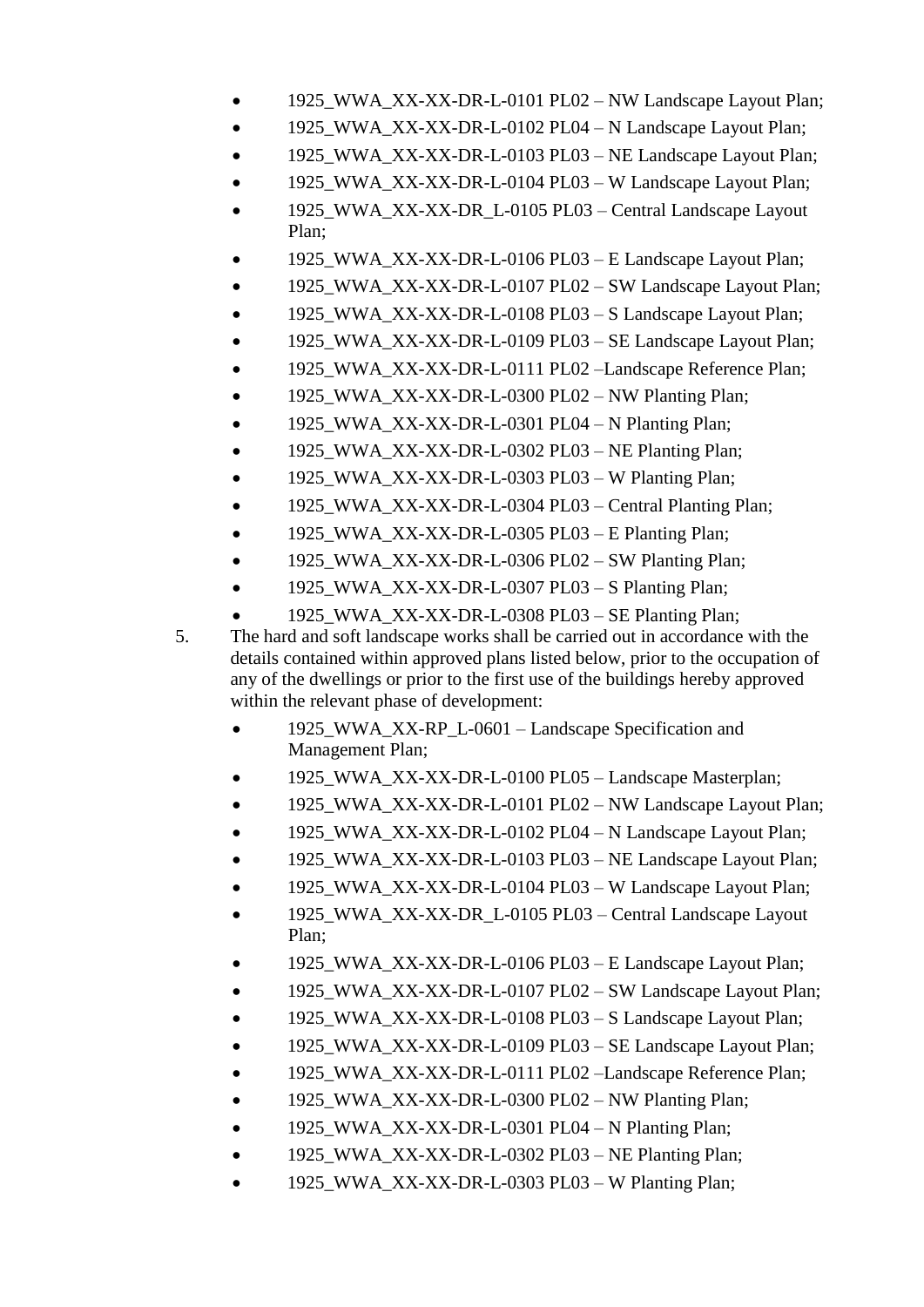- 1925 WWA XX-XX-DR-L-0304 PL03 Central Planting Plan;
- $\bullet$  1925 WWA XX-XX-DR-L-0305 PL03 E Planting Plan;
- $\bullet$  1925 WWA\_XX-XX-DR-L-0306 PL02 SW Planting Plan;
- $\bullet$  1925 WWA XX-XX-DR-L-0307 PL03 S Planting Plan:
- 1925\_WWA\_XX-XX-DR-L-0308 PL03 SE Planting Plan;

If within a period of five years from the date of the planting of any tree or plant, or any tree or plant planted in replacement for it, is removed, uprooted or destroyed or dies, or becomes, in the opinion of the local planning authority, seriously damaged or defective, another tree or plant of the same species and size as that originally planted shall be planted at the same place, unless the local planning authority gives its written consent to any variation.

- 6. The development shall be undertaken in accordance with the terms and specifications contained within the Landscape Specification and Management Plan (Wynee Wiliams Associates, December 2019), which is attached to and forms part of this permission.
- 7. Prior to the commencement of development, precise written details of the proposed phasing of development, supported by a detailed phasing plan, shall be submitted to and be approved in writing by the Local Planning Authority. The development shall proceed in compliance with the phasing schedule as approved.
- 8. No development above ground level relating to each individual phase of the development, to be agreed as part of condition 7, shall take place until samples of the external finishing materials have been submitted to and approved in writing by the Local Planning Authority. The development shall be implemented in accordance with the approved details and be retained as such in perpetuity.
- 9. Notwithstanding the provisions of Class A, B, C, D, E and F of Part 1 of Schedule 2 and Class A of Part 2 Schedule 2 of the Town & Country Planning (General Permitted Development) Order 2015 (or any Order amending, revoking or re-enacting that Order) no garages, extensions, separate buildings, gates, walls, fencing or hardstanding shall be erected within the site without planning permission having been obtained from the local planning authority.
- 10. Prior to the occupation of the dwellings or buildings hereby permitted relating to each individual phase of the development, to be agreed under the terms of condition 7, the vehicle parking relating to that phase shall be hard surfaced, sealed and marked out in parking bays in accordance with the plans and details hereby approved. The vehicle parking areas shall be retained in this form in perpetuity. The vehicle parking shall not be used for any purpose other than the parking of vehicles that are related to the use of the development unless otherwise agreed with the Local Planning Authority.
- 11. The uses hereby permitted shall only be undertaken between the following hours:
	- $\bullet$  A1 shops 07:30 hours 21:00 hours Monday to Saturday, 08:00 hours 18:00 hours Sundays and Bank Holidays
	- A3 Restaurants and Cafes 07:30 hours 23:00 hours Monday to Saturday, 08:00 hours – 22:00 hours Sundays and Bank Holidays
	- A5 Hot Food takeaways 11:00 hours 22:00 hours Monday to Saturday, 11:00 hours – 22:00 hours Sundays and Bank Holidays
	- Community Centre 07:30 hours 23:00 hours Monday to Saturday, 08:00 hours – 22:00 hours Sundays and Bank Holidays